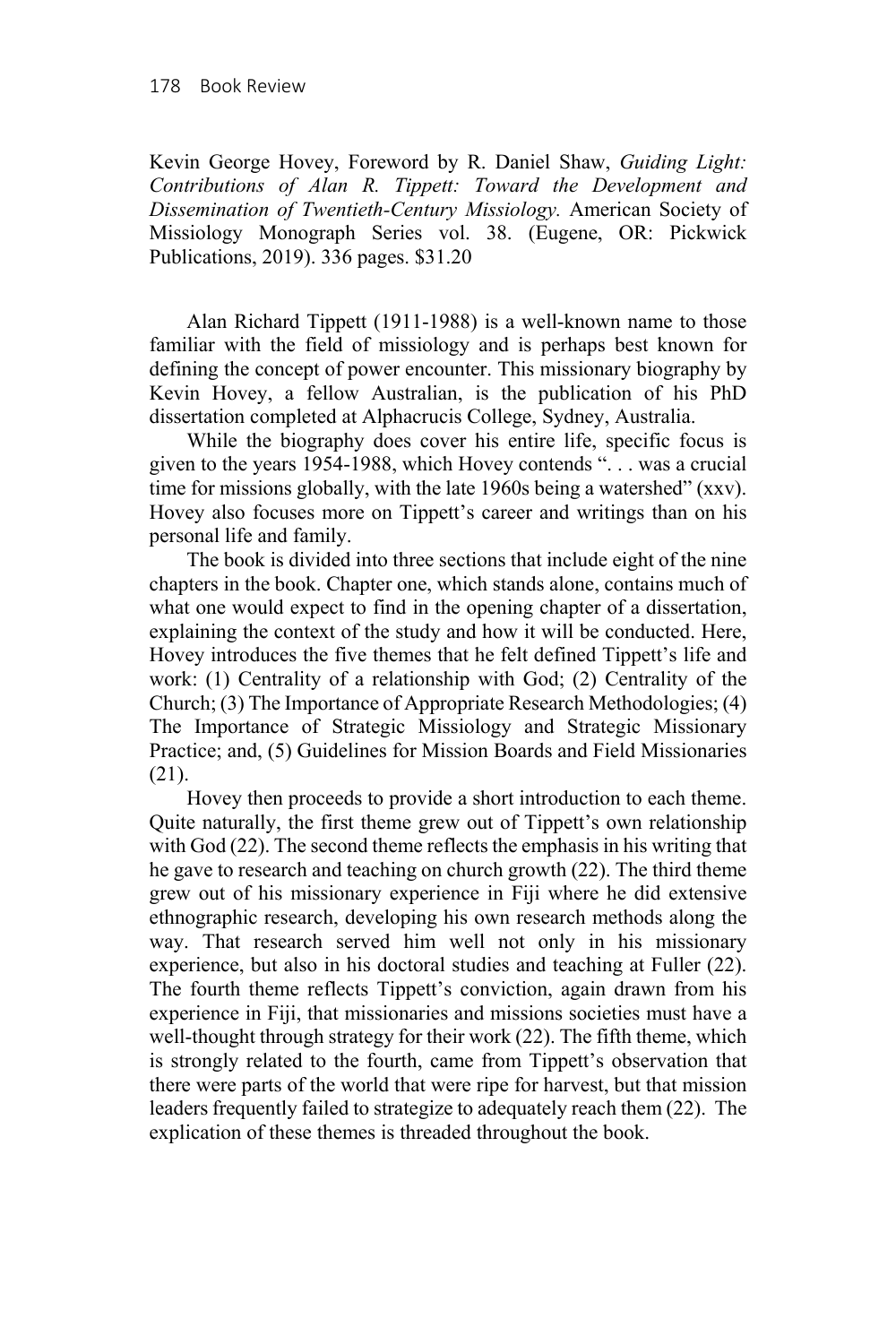The first section, entitled *Alan Tippett's Life Journey*, comprises chapters two through four. Chapter two is a snapshot of his life journey from his birth and childhood in Australia to his twenty years of missionary service in Fiji, his doctoral studies in Oregon and twelve years at Fuller Theological Seminary's School of World Mission in Pasadena, California and, finally, his retirement years back in Australia.

Chapter three describes the meteoric rise of Tippett's influence in the global missions community. There were a number of factors that contributed to this, including his self-induced departure from Fiji where he felt his influence had become too strong to be of further value to the church in Fiji that was struggling to come out of the colonial era, an idea to which Tippett was strongly committed (54-5). A second factor was accepting Donald McGavran's invitation to join the nascent School of World Mission (now School of International Studies) at Fuller Theological Seminary, which was fast becoming one of the most influential study of missions centers in the world. During this time, he also served as the founding editor of *Missiology*, the highly influential Journal of the American Society of Missiology. In his own reflections of three years in this job he stated "I think we were truly the mouthpiece of a large body of missionary opinion, which believed that the day of mission was not dead and that mission would somehow go on until the end of the age."<sup>1</sup>

Unfortunately, once Tippett retired from Fuller and returned to Australia permanently, his influence declined. Hovey lists several possible reasons including Tippett's laborious writing style (81), no specialized textbook (although Hovey does note Tippett's *Introduction to Missiology*, which was published the year before his death) (82), his rambling speaking style (83) and his retirement to Australia, where he was not well known outside of missions circles (83-4), his lack of continued writing for publication (85-6), and ongoing tension with his own Methodist denomination and mission board. (87) Happily, in 2012 the William Carey Library, with the endorsement of Ralph Winter, began publishing a number of his articles and manuscripts (81) and many of them are now available through online booksellers. When I read this, I immediately purchased a number of them and added them to my own personal missions library. In my opinion, the publication of his work has at least partially resurrected his influence.

Section two, entitled *Tippett's Writings: Theological Basis and Research Methodologies*, comprises chapters five and six. Three of Tippett's life themes, drawn from his prolific writing, are examined in these chapters (27). Chapter 5 focuses on his convictions regarding the

 $\overline{\phantom{a}}$ 

<sup>&</sup>lt;sup>1</sup> Alan Tippett, *No Continuing City*, Unpublished manuscript. (Canberra: St. Mark's Library, 1986), 426, cited in Hovey, 54.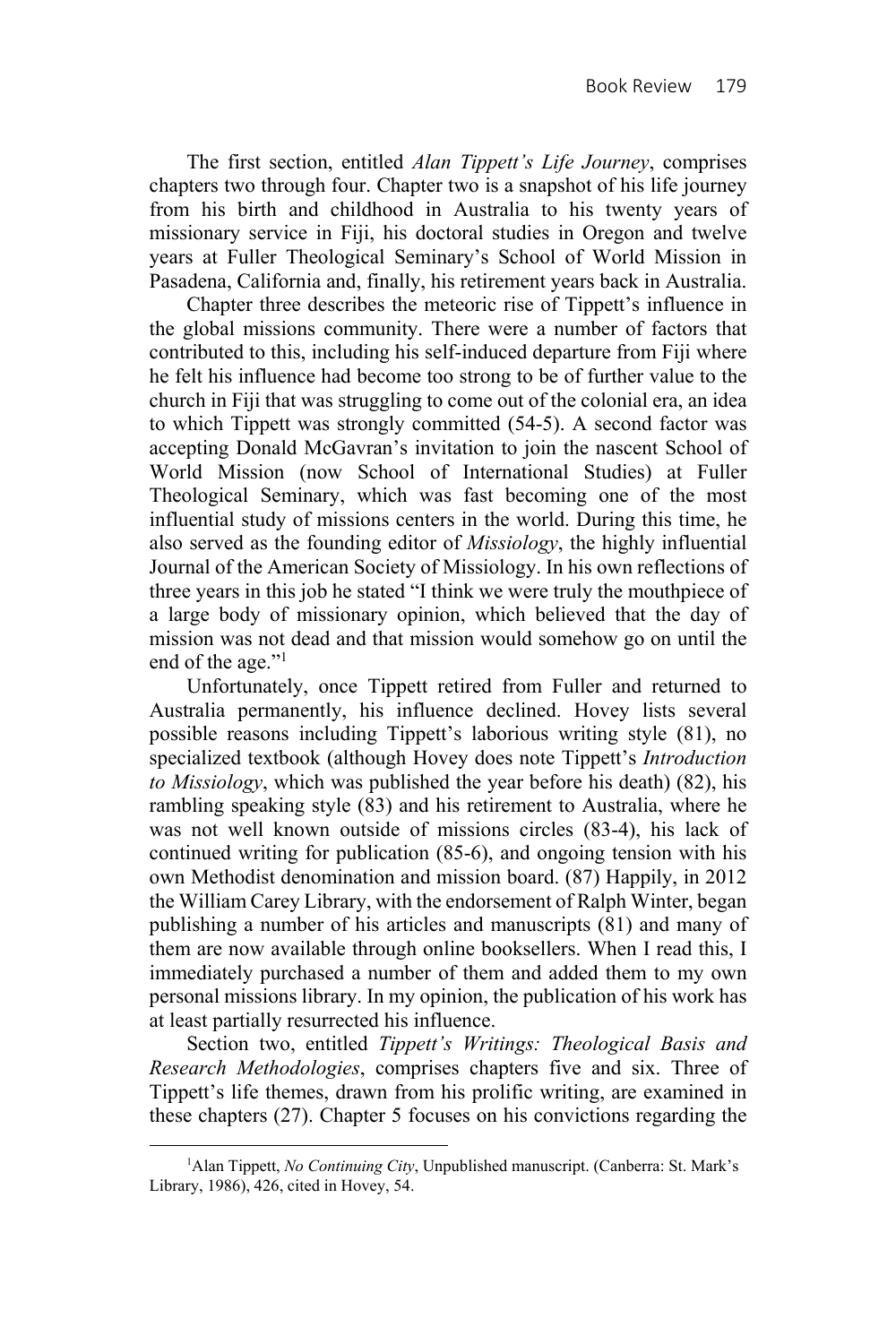need for a relationship with God, which includes the exclusivity of salvation through Christ alone, and the centrality that the Church must occupy in missional thinking and practice.

Chapter six focuses on Tippett's third life theme, *Research Methodologies*, which were significant in Tippett's own missionary experience in Fiji. If the gospel were to be able to shed its post-colonial, western trappings, missionaries must thoroughly understand the culture of the people group(s) to whom they are sent. Understanding culture requires having or developing the tools needed to understand the culture and to think through how the gospel can best be expressed within that culture. This was Tippett's premise for conducting extensive research during his years of missionary service in Fiji. Because the sub-field of applied missionary anthropology was not well developed at the time, Tippett quite willingly drew on the work of secular anthropologists like Homer Barnett, A.F.C. Wallace, Arnold Van Gennep and others, as well as developing his own ideas (131). Hovey notes that Tippett well understood that the discipline of missiology drew on the fields of history, anthropology and ethnohistory, among others and made extensive use of these fields in developing his own research methodology (131). Like any good scholar, his keen observations and contributions to missiology flowed from his research, both in the library and in the field.

The third section, comprising the remaining three chapters, is entitled *Strategic Missiology and Strategic Mission Practice.* In dedicating a section of his book to Tippett's views of strategy, Hovey successfully highlights the practical nature of Tippett's work. Neither Hovey nor Tippett are armchair scholars, confining themselves to the rarified air of academia. Hovey mentions that Tippett's writing "revolutionized" his and his wife's (Glenys) own missionary work along the Sepik river in Papua New Guinea (xix). Tippett's influence on Hovey is evident throughout the book. Like Tippett, the Hoveys eventually left the field and devoted their lives to training missionaries. For both men research and missiological theory must result in planting churches, including developing church leadership and organizational structures that deeply reflect the cultural environment of the host church.

In summary, I think this is a magnificent book that would benefit any missionary and, most certainly, missionary educators and scholars. It will most certainly contribute to Tippett's outstanding legacy and welldeserved ongoing influence on missions studies and practice.

While I have yet to read much of Tippett's work, which I discovered as as reult of this book, Kevin Hovey played a significant role in the development of my thinking in my early years as a missionary. In addition to the friendship we shared, I took a class with him in 1995 on